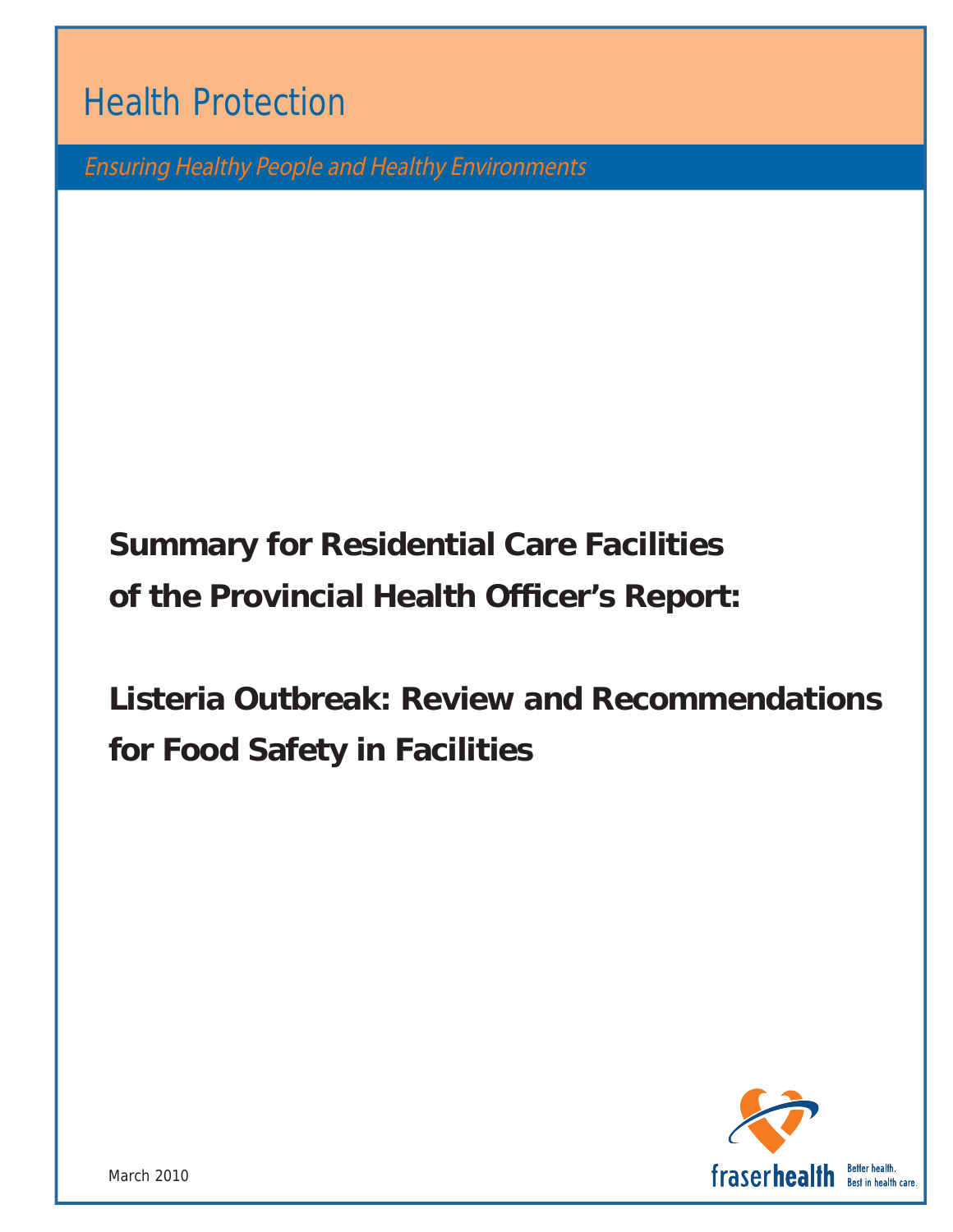## **Preventing Foodborne Illness, Allergic Reactions and Choking in Residential Care Facilities and Private Hospitals**

### **Introduction**

Ensuring the health and safety of residents in care is one of the most important responsibilities of BC residential care facilities and private hospitals.

In 2008 a nationwide outbreak of listeriosis (foodborne illness) resulted in five BC residents contracting the illness and the subsequent death of two. Although listeriosis is not a common infection in the healthy population, for vulnerable individuals symptoms can be severe with a mortality rate of up to 20-30%.

Vulnerable populations such as residents greater than 65 years of age, those with immune suppression secondary to medical conditions or pregnant women are most commonly affected by food associated risks such as foodborne illness (e.g. food poisoning), allergic reactions and choking.

In response to this outbreak the Provincial Health Officer has provided recommendations for food safety in BC residential care facilities and private hospitals. The following is a summary of those recommendations.

## **Admissions**

Upon admission to a residential care facility or private hospital, the resident assessment and care plan should specifically identify the individual's risk factors and/or vulnerability to foodborne illness, in addition to existing assessments for risk of choking and known allergies.<sup>1</sup>

## **Food Safety**

#### **Food handling**

Facilities should ensure that:

- All meat products are purchased from federally registered, provincially licensed or health authority approved processing plants. 2
- If unfrozen foods frequently approach or exceed the expiry date before consumption, then smaller packages should be purchased. Note: throw out food after the expiry date.
- When preparing eggs (e.g. scrambled) they are cooked to a minimum of 63°C/145°F for at least 15 seconds. If this temperature will not be reached (e.g. soft boiled egg) then only pasteurized eggs or egg products should be used. Dishes containing eggs (e.g. casseroles) should be cooked to a minimum temperature of 74°C/165°F. <sup>1, 2</sup>
- When deli meats are served, they should be provided in moderation. A varied diet can decrease the likelihood of listeriosis, and will assist in improving the nutritional value of facility menus.

#### **Workers who prepare, serve or handle food**

- All facilities should maintain records of staff completion of appropriate food safety training as required by legislation. 1, 2
- Hepatitis A vaccination should be provided to all food workers who prepare or handle food.
- Facility food preparation workers should be trained in preparing texture-modified foods for residents with choking risks.<sup>1</sup>
- Facility food preparation workers should be trained in preparing allergen-free meals, e.g. how to prevent cross-contamination of foods.<sup>1</sup>
- Those staff responsible for providing patient care during meals or overseeing the activity of volunteers should maintain currency in allergy and choking response protocols.<sup>1</sup>

#### **Foodborne illness and reportable incidents**

When it is suspected that a resident /patient/client of a facility has become ill as a result of a food served, this should be reported to the Licensing Officer. In addition, the facility should consult with Environmental Health Officers (EHOs) and follow all recommendations for outbreak response.

Reminder: Foodborne illness, an allergic reaction to food, and choking incidents that require medical attention are "reportable incidents". 1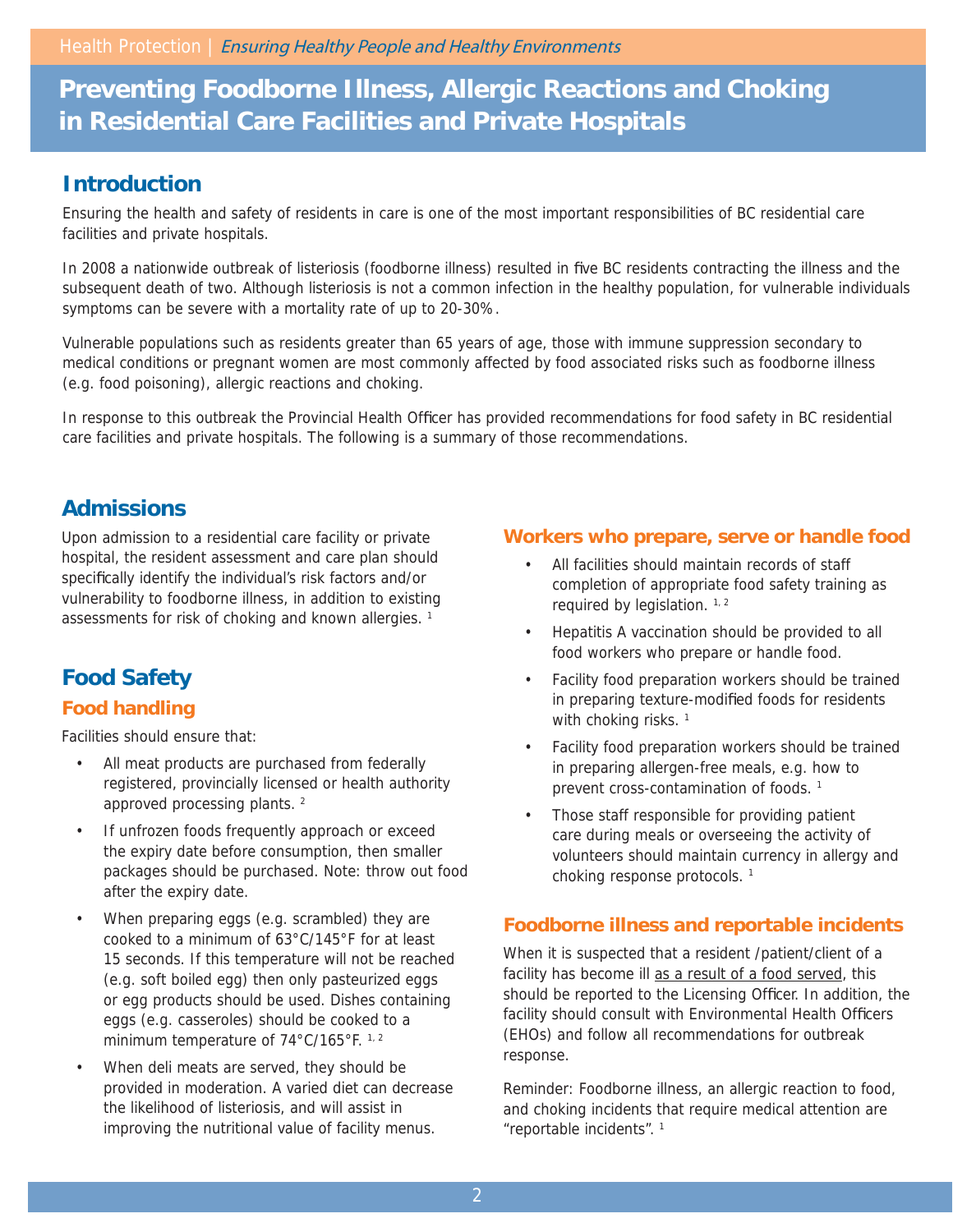## **Vulnerable populations and food safety**

#### **Immune compromised individuals and individuals with other conditions**

Immune compromised individuals have an increased risk of listeriosis ranging from 865X (under treated AIDS patients) to 2584X (transplant patients), making them an extremely vulnerable group.

Other medical conditions may also increase vulnerability to foodborne illness. Facilities should ensure that immune compromised individuals and those with other immunocompromising conditions are served a diet to reduce the risk of foodborne illness.

Immune compromised individuals include patients/residents with:

- Bone marrow transplants
- Solid organ transplants
- Oncology patients
- Haematological malignancies
- Chronic renal failure on dialysis
- Undertreated HIV/AIDS (medical assessment needed)

Immune compromising conditions include:

- Liver disease
- Iron overload disorders

The diet for these individuals should exclude "high risk foods".  $1$ 

#### **Residents over 65 years of age (nonimmune compromised)**

As an individual ages their risk of listeriosis increases. Individuals aged 60-69 years of age have a 10X greater risk of contracting listeria than healthy individuals.

Given that facilities are the resident's home, unless the resident is immunocompromised, complete avoidance of high risk foods is not recommended in order to maintain an acceptable quality of life for the residents. Additional considerations for these facilities are:

- In the case of an outbreak of foodborne illness. greater caution is warranted, i.e. high risk foods should be avoided altogether.
- Residents may request to either eat, or avoid, the high risk foods. Regardless of their immune status, if this type of dietary request is made, then the requested diet may be provided at the discretion of the facility, ensuring that the resident is aware of the potential risk.

#### **High risk foods**

- All soft cheese such as Brie, Camembert, feta, blue veined and Hispanic-style fresh cheeses
- Hot dogs, luncheon meats and deli meats should not be served unless they are reheated to 74°C/165°F and served promptly. Only reheat these foods in individual servings. 2
- Refrigerated pâtés or meat spreads, unless from a canned source. Only use commercially canned foods.
- Refrigerated smoked seafood and fish, unless in a cooked dish or from a canned source. Only use commercially canned foods.
- Store bought, pre-made sandwich fillings such as ham salad, chicken salad, egg salad (unless the ingredients have been processed to reduce the risk of foodborne pathogens). <sup>2</sup>
- Raw or undercooked meat, poultry, fish and shellfish.<sup>2</sup>
- Raw (unpasteurized) milk, milk products or juices.

#### **Pregnant women in facilities**

Pregnant women, especially in the third trimester, are particularly susceptible to infection with listeria. Although symptoms may be mild in the women, outcomes such as miscarriage, stillbirth or illness in the newborn may occur.

Pregnant women should not be served foods on the high risk list unless the food is properly prepared to minimize the risk of listeria.

## **Preventing choking and allergic reaction for adults in facilities**

Upon admission to a facility, the resident assessment and care plan should consider the individual's need for diet modifications due to choking risks or food allergies. Facilities should then provide texture modified and allergen free meal plans as required.<sup>1</sup>

Those staff responsible for providing patient care during meals, or overseeing the activity of volunteers, should maintain currency in allergy and choking response protocols.<sup>1</sup>

2 Related to requirements under the Food Premises Regulation

<sup>&</sup>lt;sup>1</sup> Related to requirements under the Residential Care Regulation.